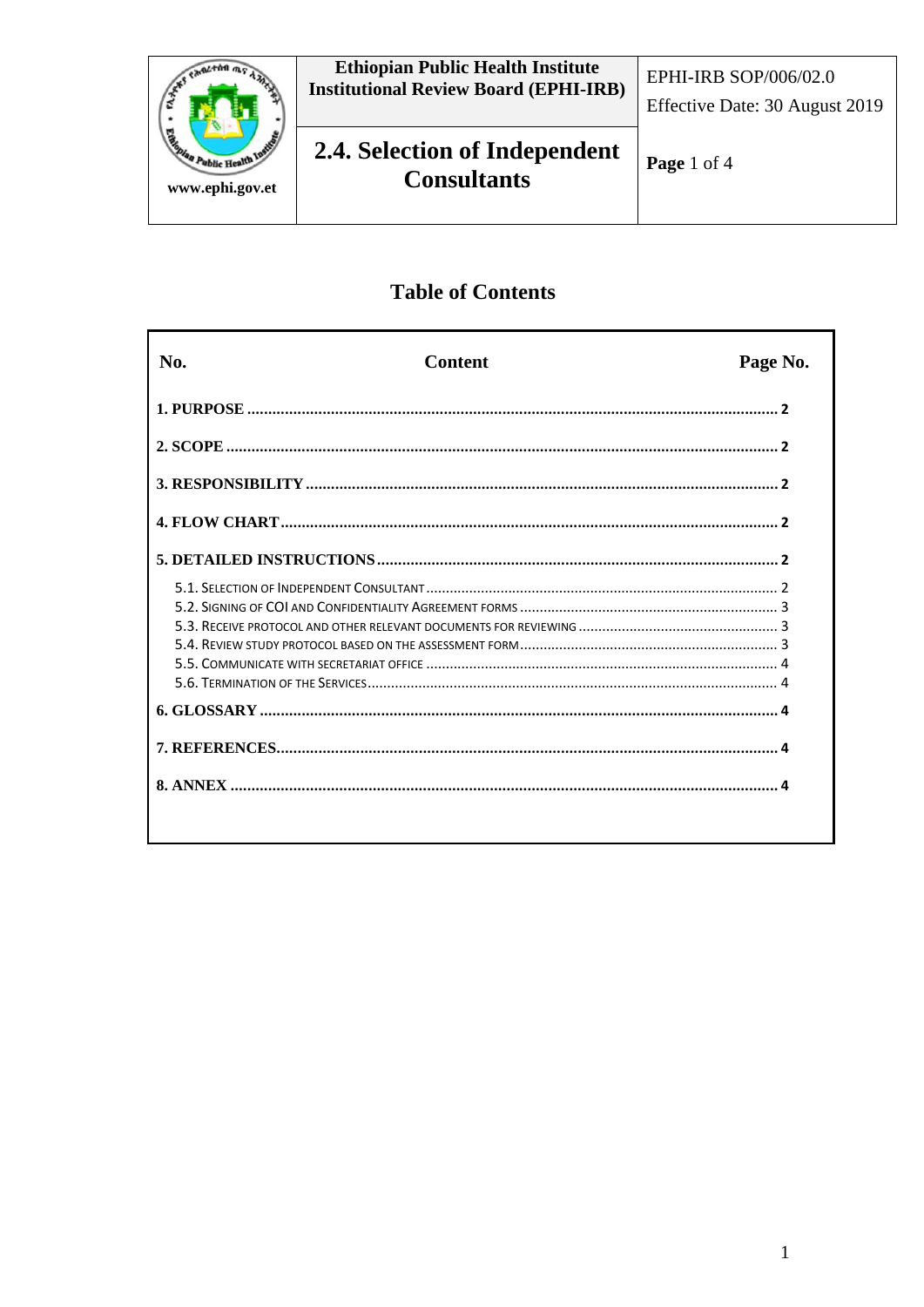

# **1. Purpose**

The purpose of this SOP is to provide procedures for engaging the expertise of a professional as a consultant to the IRB.

## **2. Scope**

This SOP covers the procedures for selecting, appointing Independent Consultant and getting their expert opinion during the IRB review process. It also defines the responsibilities of Independent Consultant.

# **3. Responsibility**

Upon the advice or recommendation of the secretariat or any IRB member, it is the responsibility of the Chairperson to nominate and approve the special consultants.

## **4. Flow chart**

| No.                         | <b>Activity</b>                                                      | <b>Responsibility</b>     |
|-----------------------------|----------------------------------------------------------------------|---------------------------|
|                             | Selection of Independent Consultant                                  | Chairperson               |
|                             |                                                                      |                           |
| $\mathcal{D}_{\mathcal{L}}$ | Signing of COI and Confidentiality Agreement Independent Consultant, |                           |
|                             | forms                                                                | Chairperson               |
|                             |                                                                      |                           |
| 3                           | Receive protocol and other relevant documents Consultant             |                           |
|                             | for reviewing                                                        |                           |
|                             |                                                                      |                           |
| 4                           | Review study protocol based on the assessment Consultant             |                           |
|                             | form                                                                 |                           |
|                             |                                                                      |                           |
| 5                           | Communicate with secretariat office                                  | Consultant and IRB        |
|                             |                                                                      | secretariat               |
| 6                           | Termination of the services                                          | Consultant / Chair person |
|                             |                                                                      |                           |

## **5. Detailed instructions**

#### **5.1. Selection of Independent Consultant**

• Identify the experts by the IRB member and Secretariat from the roster, or otherwise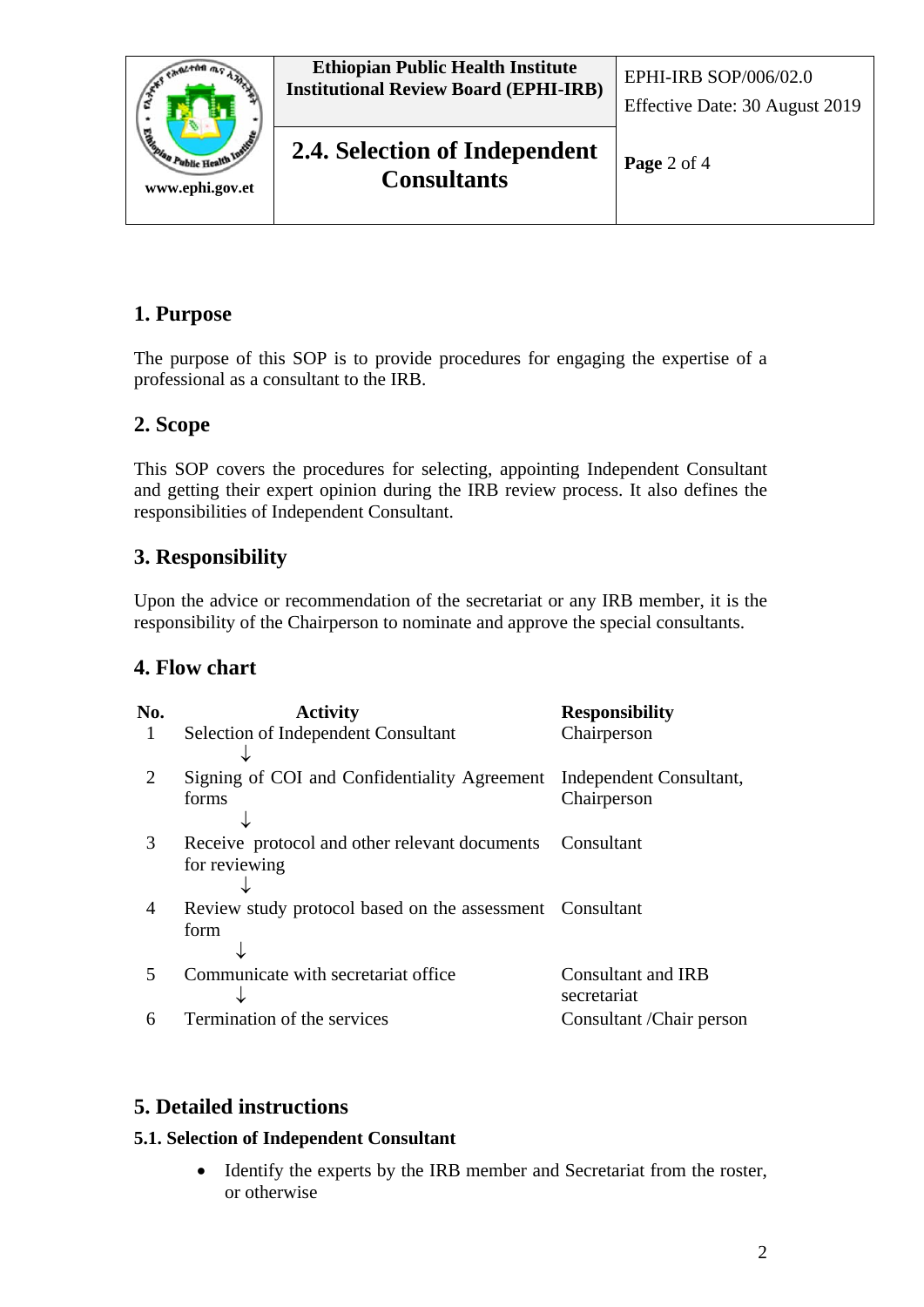

**Ethiopian Public Health Institute Institutional Review Board (EPHI-IRB)** EPHI-IRB SOP/006/02.0

# **2.4. Selection of Independent**  $\vert_{\text{Page 3 of 4}}$ **Consultants**

- Make nomination based on expertise, availability and independence criteria
- Secretariat will issue an appointment letter to the independent consultant after confirming their willingness through telephonic/ electronic communication
- Get approval from the chairperson

### **5.2. Signing of COI and Confidentiality Agreement forms**

- The independent consultant will sign and date the Confidentiality and Conflict of Interest Agreement Form (EPHI-IRB AF 06-004/02.0)
- The Secretariat will obtain the signed Confidentiality Agreement and Conflict of Interest Agreement and forward it to Chairperson
- The Chairperson will sign and date the Confidentiality and Conflict of Interest Agreements
- The original copies of these agreements will be retained by the Secretariat and another copy will be sent to the independent consultant

#### **5.3. Receive protocol and other relevant documents for reviewing**

- The independent consultant will receive the protocol and other relevant documents from the IRB secretariat
- Check the received packages for completeness
- Sign and date an acknowledgement form upon receiving the packages.
- Return the receipt form back to the IRB secretariat

#### **5.4. Review study protocol based on the assessment form**

- The Secretariat will provide study protocol documents for Independent Consultant (s)
- The Independent Consultant will be requested to complete the Assessment Form (EPHI-IRB AF 01-008/02.0) and his/her remarks using an assessment report form (EPHI-IRB AF 02-008/02.0) and provide to the Secretariat within a stipulated period or by a stipulated date
- The assessment report provided by the Independent Consultant becomes a permanent part of the study file
- The assessment report will be reviewed by the secretary in the IRB meeting when the concerned study is being discussed
- If deemed necessary, the Chairperson or secretary may seek additional information or clarifications from the Independent Consultant in writing. Additional Information provided by the Independent Consultant will be considered as part of the Assessment Report (EPHI-IRB AF 02-008/02.0)